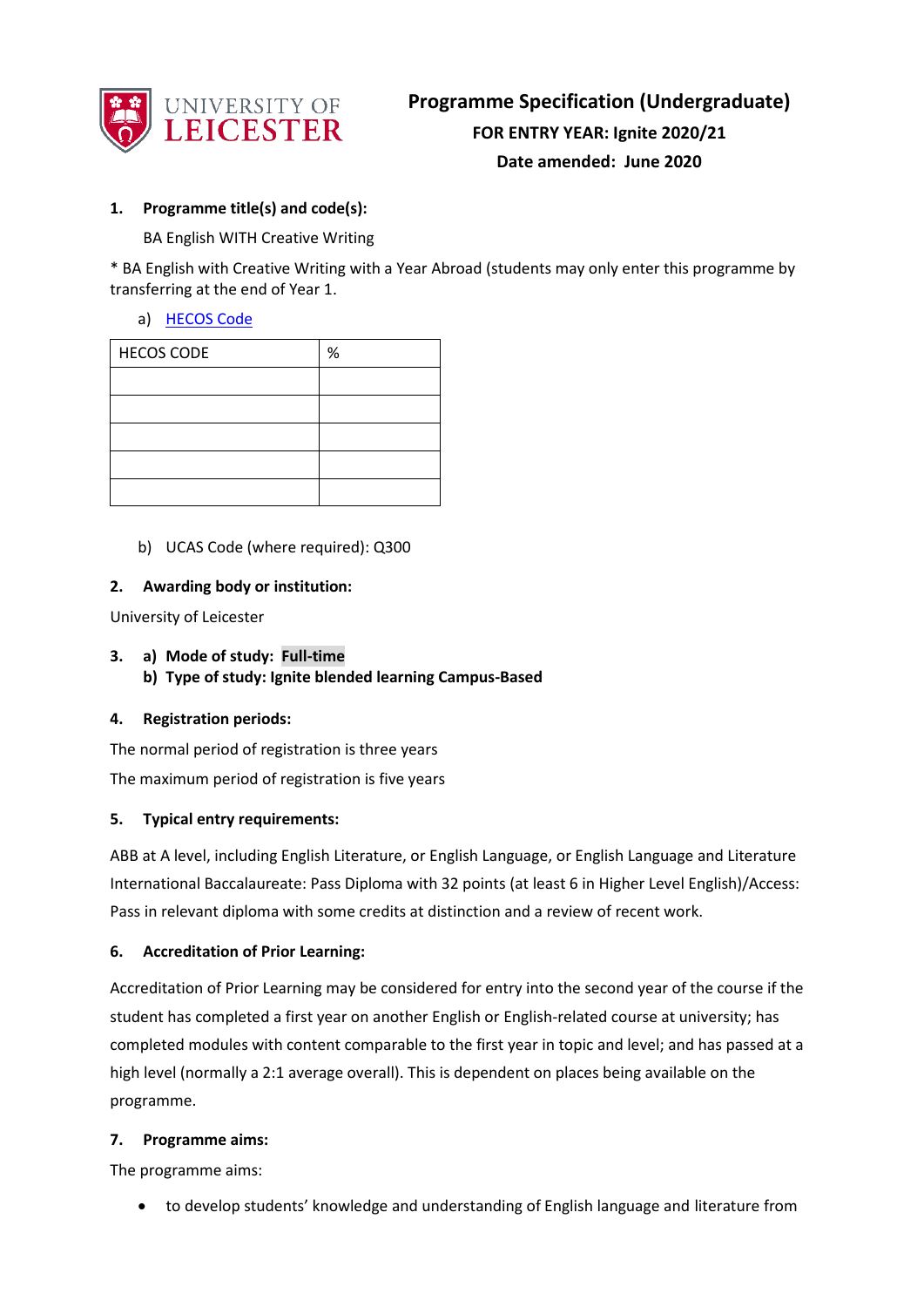historical periods and genres, and to provide a syllabus with historical range, intellectual progression and opportunities for independent study;

- to develop students' knowledge and understanding of Creative Writing in a variety of forms and genres;
- to foster students' independent thinking and judgment;
- to develop students' core skills in close reading and textual analysis;
- to develop students' core skills in the craft of creative writing, both in practice and critical reflection;
- to develop students' initiative and ability to carry out independent research;
- to develop students' ability to access and assess information, to communicate clearly and effectively, and to present their findings in a professional manner;
- to deliver learning opportunities through lectures, seminars, workshops, small group work, guided study, individual supervision, as well as a range of guest speaker events and field research;
- to enable students to demonstrate their ability in the skills of examinations, essays, online tests and quizzes, portfolios, oral presentations, creative and/or critical writing, commentaries, group projects, and to offer the opportunity to undertake dissertations.

## **8. Reference points used to inform the programme specification:**

- The Framework for Higher Education Qualifications in England, Wales and Northern Ireland (FHEQ)
- National Association of Writers in Education Benchmark Statement: <http://www.nawe.co.uk/writing-in-education/writing-at-university/research.html>
- Benchmark statement for English: http://www.qaa.ac.uk/en/Publications/Documents/SBS-English-15.pdf
- [University Learning Strategy](https://www2.le.ac.uk/offices/sas2/quality/learnteach)
- [University Assessment Strategy](https://www2.le.ac.uk/offices/sas2/quality/learnteach)
- University of Leicester Employability Strategy
- University of Leicester Periodic Review (1996, 2004, 2012)
- First Destination Survey
- Graduate Survey
- Staff-student Consultative Committee student survey
- External Examiners' Reports
- Leicester Learning Institute Guidance on Accessible Curriculum Design
- United Nations Education for Sustainable Development Goals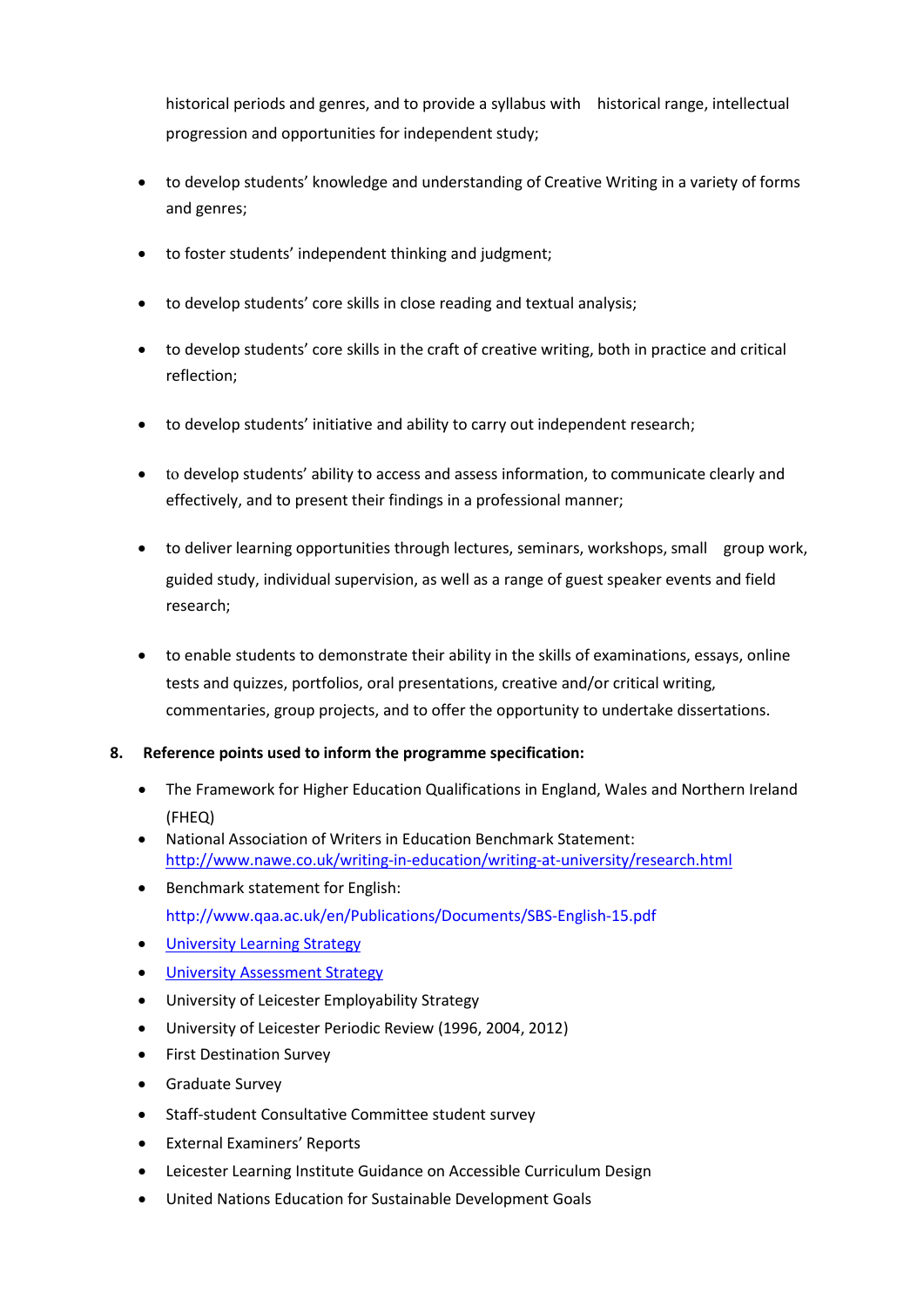## **9. Programme Outcomes:**

| <b>Intended Learning</b><br><b>Outcomes</b>                                                                                                                                                                                                                                                                                                                                                    | <b>Teaching and Learning Methods</b>                                                                                                                                                                                           | <b>How Demonstrated?</b>                                                                                                                                                                                                                                                                                                                                                                |
|------------------------------------------------------------------------------------------------------------------------------------------------------------------------------------------------------------------------------------------------------------------------------------------------------------------------------------------------------------------------------------------------|--------------------------------------------------------------------------------------------------------------------------------------------------------------------------------------------------------------------------------|-----------------------------------------------------------------------------------------------------------------------------------------------------------------------------------------------------------------------------------------------------------------------------------------------------------------------------------------------------------------------------------------|
|                                                                                                                                                                                                                                                                                                                                                                                                | (a) Discipline specific knowledge and competencies                                                                                                                                                                             |                                                                                                                                                                                                                                                                                                                                                                                         |
|                                                                                                                                                                                                                                                                                                                                                                                                | (i) Mastery of an appropriate body of knowledge                                                                                                                                                                                |                                                                                                                                                                                                                                                                                                                                                                                         |
| Demonstrate mastery of an<br>appropriate body of literary,<br>critical, linguistic and<br>creative knowledge and<br>practice (including fiction,<br>creative non-fiction, poetry<br>and drama).                                                                                                                                                                                                | Seminars, lectures, supervisions,<br>workshops, directed reading,<br>written assignments,<br>independent research,<br>autonomous learning groups and<br>industry professional talks.                                           | Formative and summative<br>assessment including: essays,<br>essay-based examinations,<br>dissertation, seminar<br>presentations and discussion,<br>group projects, peer review<br>sessions, online tests and quizzes,<br>seminar discussion, creative<br>writing across forms and genres,<br>critical reflective, commentary,<br>autonomous learning group<br>reports.                  |
|                                                                                                                                                                                                                                                                                                                                                                                                |                                                                                                                                                                                                                                |                                                                                                                                                                                                                                                                                                                                                                                         |
|                                                                                                                                                                                                                                                                                                                                                                                                | (ii) Understanding and application of key concepts and techniques                                                                                                                                                              |                                                                                                                                                                                                                                                                                                                                                                                         |
| Demonstrate skills in close<br>reading of literary texts.<br>Demonstrate a knowledge<br>and understanding of the<br>English language in its<br>historical and literary<br>dimensions.<br>Demonstrate knowledge of<br>and application of a variety<br>of methodological<br>approaches to the study of<br>English.<br>Demonstrate an<br>understanding of literary<br>history and literary genre. | Seminars, lectures, supervisions,<br>writing workshops, directed<br>reading, written assignments,<br>independent research,<br>autonomous learning groups,<br>film screenings, guest author and<br>industry professional talks. | Essays, essay-based<br>examinations, dissertation,<br>seminar presentations, group<br>projects, online tests and quizzes,<br>seminar discussion, creative<br>writing from across the genres,<br>and critical reflective<br>commentary, autonomous<br>learning group reports, reviews,<br>journals, field assignments, oral<br>presentations, performances, and<br>peer review sessions. |
| Demonstrate and apply craft<br>and established creative<br>writing research skills in<br>practice and critical<br>reflection across different<br>forms and genres.<br>Comment upon, edit and<br>review own and others'<br>creative work.                                                                                                                                                       |                                                                                                                                                                                                                                |                                                                                                                                                                                                                                                                                                                                                                                         |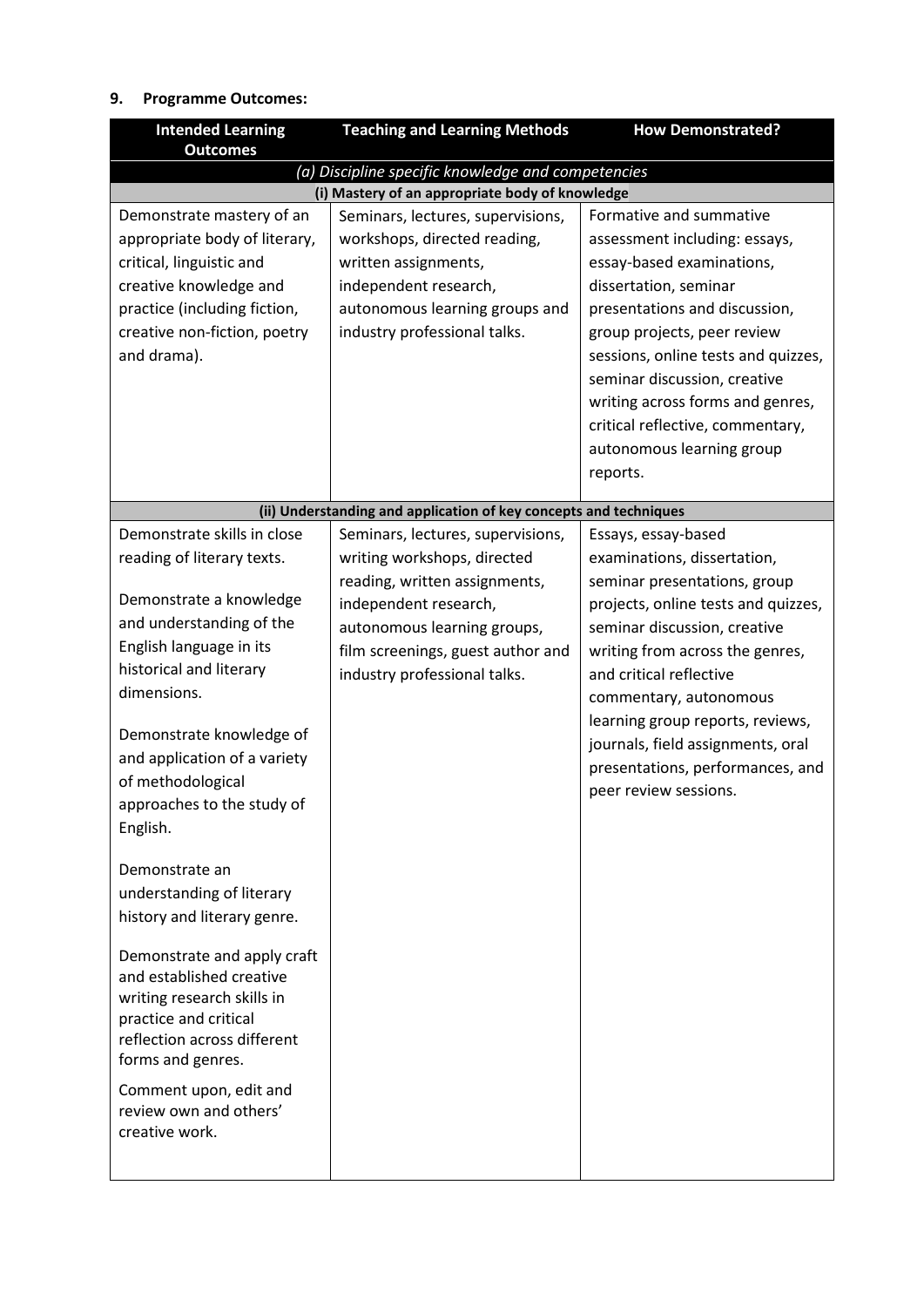| <b>Intended Learning</b><br><b>Outcomes</b>                                                                                                                                                                                                                                                                                                                                                   | <b>Teaching and Learning Methods</b>                                                                                                                                                                                           | <b>How Demonstrated?</b>                                                                                                                                                                                                                                                                                                                                                                |  |
|-----------------------------------------------------------------------------------------------------------------------------------------------------------------------------------------------------------------------------------------------------------------------------------------------------------------------------------------------------------------------------------------------|--------------------------------------------------------------------------------------------------------------------------------------------------------------------------------------------------------------------------------|-----------------------------------------------------------------------------------------------------------------------------------------------------------------------------------------------------------------------------------------------------------------------------------------------------------------------------------------------------------------------------------------|--|
| (iii) Critical analysis of key issues                                                                                                                                                                                                                                                                                                                                                         |                                                                                                                                                                                                                                |                                                                                                                                                                                                                                                                                                                                                                                         |  |
| Analyse literary texts for<br>their formal, thematic and<br>rhetorical significance.<br><b>Evaluate and select</b><br>appropriate craft elements<br>for the effective realisation<br>of creative ideas.<br>Use and reflect on a range of<br>critical methods.<br>Demonstrate understanding<br>of the<br>historical/cultural/social<br>context of literature and<br>differences between texts. | Seminars, lectures, supervisions,<br>writing workshops, directed<br>reading, written assignments,<br>independent research,<br>autonomous learning groups,<br>film screenings, guest author and<br>industry professional talks. | Essays, essay-based<br>examinations, dissertation,<br>seminar presentations, group<br>projects, online tests and quizzes,<br>seminar discussion, creative<br>writing from across the genres,<br>and critical reflective<br>commentary, autonomous<br>learning group reports, reviews,<br>journals, field assignments, oral<br>presentations, performances, and<br>peer review sessions. |  |
|                                                                                                                                                                                                                                                                                                                                                                                               | (iv) Clear and concise presentation of material                                                                                                                                                                                |                                                                                                                                                                                                                                                                                                                                                                                         |  |
| Present arguments in a<br>variety of written and oral<br>formats.<br>Present and/or perform<br>creative work in different<br>forms and genres clearly and<br>cogently.                                                                                                                                                                                                                        | Seminars, lectures, supervisions,<br>writing workshops, directed<br>reading, written assignments,<br>independent research,<br>autonomous learning groups,<br>film screenings, guest author and<br>industry professional talks. | Essays, essay-based<br>examinations, dissertation,<br>seminar presentations, group<br>projects, online tests and quizzes,<br>seminar discussion, creative<br>writing from across the genres,<br>and critical reflective<br>commentary, autonomous<br>learning group reports, reviews,<br>journals, field assignments, oral<br>presentations, performances, and<br>peer review sessions. |  |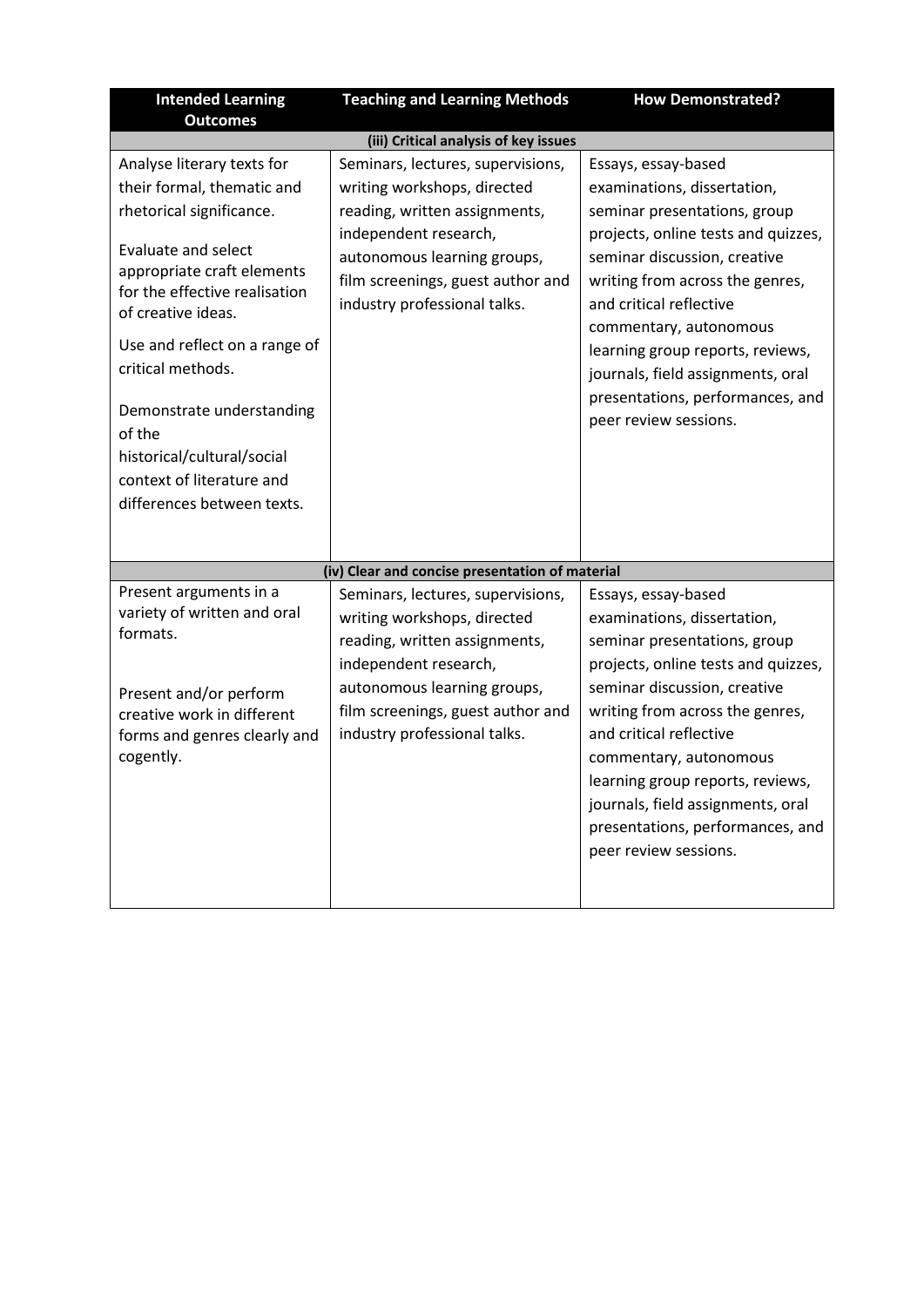| <b>Intended Learning</b><br><b>Outcomes</b>                                                                                                                                                                                                                                 | <b>Teaching and Learning Methods</b>                                                                                                                                                                                           | <b>How Demonstrated?</b>                                                                                                                                                                                                                                                                                                                                                                |  |
|-----------------------------------------------------------------------------------------------------------------------------------------------------------------------------------------------------------------------------------------------------------------------------|--------------------------------------------------------------------------------------------------------------------------------------------------------------------------------------------------------------------------------|-----------------------------------------------------------------------------------------------------------------------------------------------------------------------------------------------------------------------------------------------------------------------------------------------------------------------------------------------------------------------------------------|--|
|                                                                                                                                                                                                                                                                             | (v) Critical appraisal of evidence with appropriate insight                                                                                                                                                                    |                                                                                                                                                                                                                                                                                                                                                                                         |  |
| Marshall appropriate<br>evidence in close reading,<br>interpretation and<br>contextualization.<br>Use evidence effectively in<br>the construction of<br>arguments.<br>Develop creative writing<br>through research, practice,<br>and reflecting on own and<br>other's work. | Seminars, lectures, supervisions,<br>writing workshops, directed<br>reading, written assignments,<br>independent research,<br>autonomous learning groups,<br>film screenings, guest author and<br>industry professional talks. | Essays, essay-based<br>examinations, dissertation,<br>seminar presentations, group<br>projects, online tests and quizzes,<br>seminar discussion, creative<br>writing from across the genres,<br>and critical reflective<br>commentary, autonomous<br>learning group reports, reviews,<br>journals, field assignments, oral<br>presentations, performances, and<br>peer review sessions. |  |
|                                                                                                                                                                                                                                                                             | (vi) Other discipline specific competencies                                                                                                                                                                                    |                                                                                                                                                                                                                                                                                                                                                                                         |  |
| Demonstrate imagination,<br>creativity and linguistic<br>fluency as well as an<br>understanding of the wider<br>professional writing<br>industries, including film,<br>publishing, editing,<br>performance, literary events.                                                | Seminars, lectures, supervisions,<br>writing workshops, directed<br>reading, written assignments,<br>independent research,<br>autonomous learning groups,<br>film screenings, guest author and<br>industry professional talks. | Essays, essay-based<br>examinations, dissertation,<br>seminar presentations, group<br>projects, online tests and quizzes,<br>seminar discussion, creative<br>writing from across the genres,<br>and critical reflective<br>commentary, autonomous<br>learning group reports, reviews,<br>journals, field assignments, oral<br>presentations, performances, and<br>peer review sessions. |  |
|                                                                                                                                                                                                                                                                             | (b) Transferable skills                                                                                                                                                                                                        |                                                                                                                                                                                                                                                                                                                                                                                         |  |
|                                                                                                                                                                                                                                                                             | (i) Oral communication                                                                                                                                                                                                         |                                                                                                                                                                                                                                                                                                                                                                                         |  |
| To present arguments in a<br>range of registers and to<br>develop confidence in<br>performing work.                                                                                                                                                                         | Seminars, workshops,<br>performance, group projects,<br>autonomous learning groups.                                                                                                                                            | Oral presentations, seminar and<br>autonomous learning group<br>discussions, and performance.                                                                                                                                                                                                                                                                                           |  |
| (ii) Written communication                                                                                                                                                                                                                                                  |                                                                                                                                                                                                                                |                                                                                                                                                                                                                                                                                                                                                                                         |  |
| To present written<br>arguments of varying lengths<br>and levels of formality and to<br>effectively communicate<br>ideas across multiple forms<br>and genres.                                                                                                               | Lectures, seminars, writing<br>workshops, supervisions, film<br>screenings, readings,<br>autonomous learning groups,<br>independent research, guest<br>author and industry professional<br>talks.                              | Essays, essay-based<br>examinations, dissertation, group<br>projects, creative writing across<br>forms and genres and critical<br>reflective commentary, reviews,<br>journals, field assignments,<br>autonomous learning group<br>reports, group projects, peer<br>review sessions, seminar<br>discussion.                                                                              |  |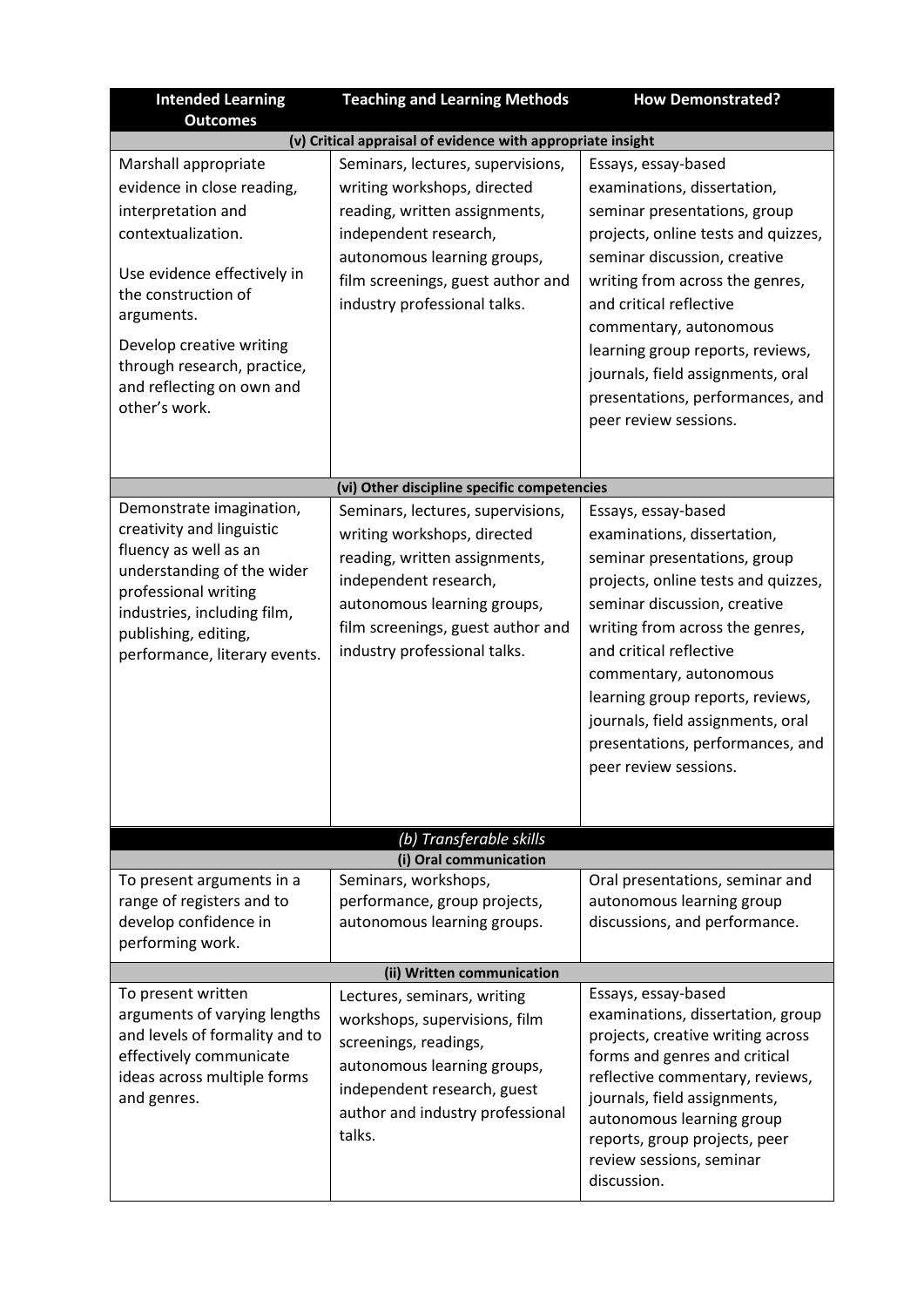| <b>Intended Learning</b><br><b>Outcomes</b>                                                                                                                                                                                                                                               | <b>Teaching and Learning Methods</b>                                                                                                                                                                              | <b>How Demonstrated?</b>                                                                                                                                                                                                                                                                                 |  |
|-------------------------------------------------------------------------------------------------------------------------------------------------------------------------------------------------------------------------------------------------------------------------------------------|-------------------------------------------------------------------------------------------------------------------------------------------------------------------------------------------------------------------|----------------------------------------------------------------------------------------------------------------------------------------------------------------------------------------------------------------------------------------------------------------------------------------------------------|--|
| (iii) Information technology                                                                                                                                                                                                                                                              |                                                                                                                                                                                                                   |                                                                                                                                                                                                                                                                                                          |  |
| Use word processing,<br>internet and email<br>effectively.<br>Interact individually and<br>collaboratively with virtual<br>learning environments.<br>Make effective use of<br>PowerPoint or similar visual<br>aids.<br>Identify and evaluate a range of<br>online resources.              | Seminars, lectures, supervisions,<br>workshops, directed reading,<br>written assignments,<br>presentations, independent<br>research and industry<br>professional talks.                                           | Essays, essay-based<br>examinations, dissertation,<br>seminar presentations, group<br>projects, online tests and quizzes,<br>seminar discussion, creative<br>writing across forms and genres,<br>critical reflective commentary,<br>reviews, autonomous learning<br>group reports, group projects.       |  |
|                                                                                                                                                                                                                                                                                           | (iv) Numeracy                                                                                                                                                                                                     |                                                                                                                                                                                                                                                                                                          |  |
| Analysis of evidence which<br>may include numerical or<br>historical data.                                                                                                                                                                                                                | Seminars, group projects,<br>lectures, independent research.                                                                                                                                                      | Group projects, online tests and<br>quizzes, and reports.                                                                                                                                                                                                                                                |  |
|                                                                                                                                                                                                                                                                                           | (v) Team working                                                                                                                                                                                                  |                                                                                                                                                                                                                                                                                                          |  |
| Solve problems<br>collaboratively.<br>Reflect on the value and<br>challenges of group working.<br>Collaboratively identify<br>methodologies, manage the<br>distribution of effort and<br>collectively arrive at<br>conclusions.<br>Offer constructive feedback<br>in a group environment. | Group work for projects, writing<br>workshops, seminars,<br>autonomous learning groups.                                                                                                                           | Group projects, reports,<br>assignments, seminar and<br>autonomous learning group<br>discussions/reports, field<br>assignments, and peer review<br>sessions.                                                                                                                                             |  |
| (vi) Problem solving                                                                                                                                                                                                                                                                      |                                                                                                                                                                                                                   |                                                                                                                                                                                                                                                                                                          |  |
| Solve literary critical, literary<br>theoretical, literary,<br>historical, linguistic, creative<br>research and editorial<br>problems.<br>Identify and implement<br>appropriate research<br>methods.                                                                                      | Seminars, lectures, supervisions,<br>writing workshops, directed<br>reading, written assignments,<br>independent research,<br>autonomous learning groups,<br>and guest author and industry<br>professional talks. | Essays, critical reflective<br>commentaries, reviews, journals,<br>peer review sessions, essay-based<br>examinations, dissertation,<br>seminar discussion and<br>presentations, group projects,<br>online tests and quizzes, seminar<br>discussion, autonomous learning<br>group discussion and reports. |  |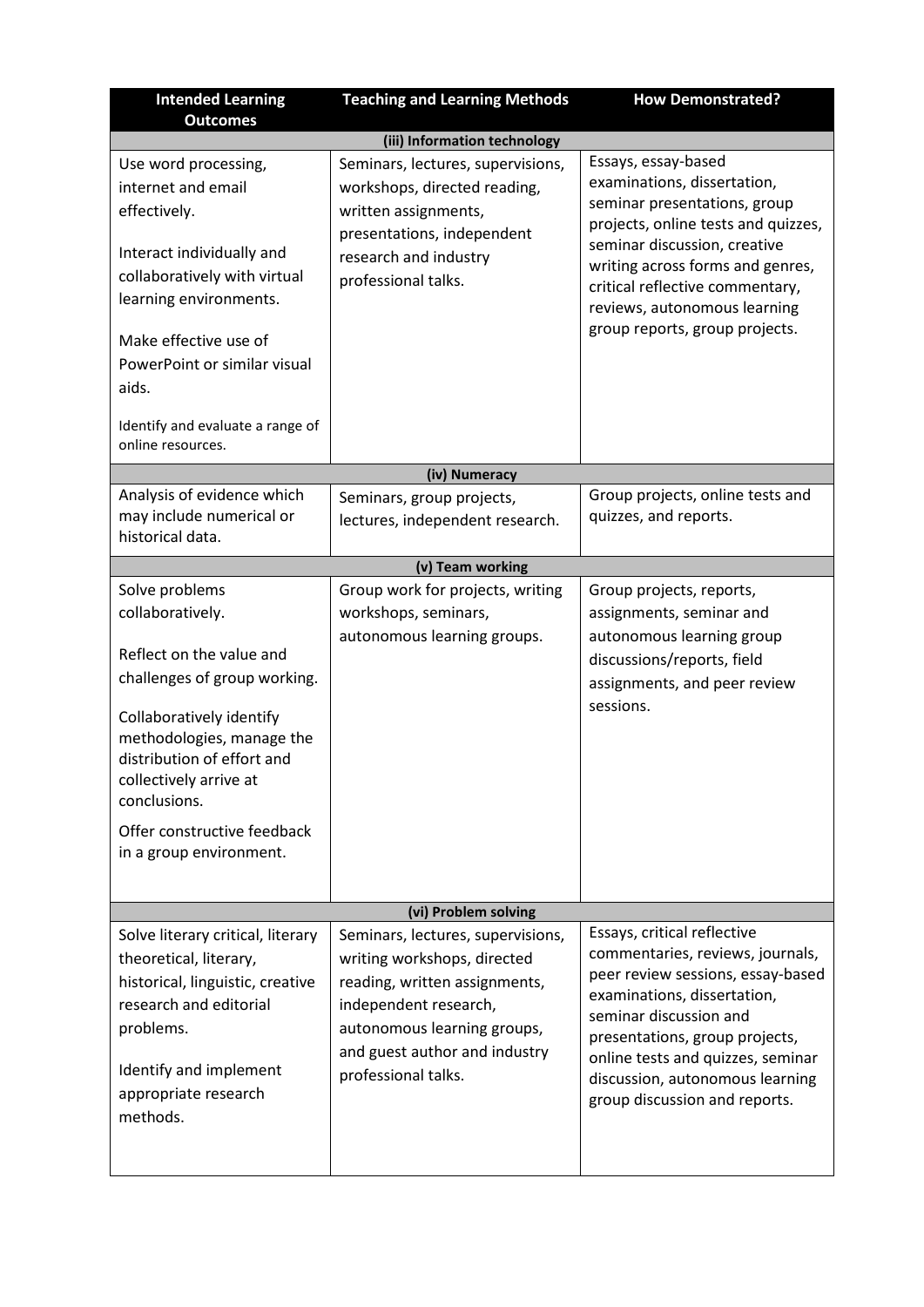| <b>Intended Learning</b><br><b>Outcomes</b>                                                                                                                                                                                                                                                                                                                                                                                                                                                               | <b>Teaching and Learning Methods</b>                                                                                                                                                                                           | <b>How Demonstrated?</b>                                                                                                                                                                                                                                                                                                                                                                                                                                                                                                                                                                                                         |  |  |
|-----------------------------------------------------------------------------------------------------------------------------------------------------------------------------------------------------------------------------------------------------------------------------------------------------------------------------------------------------------------------------------------------------------------------------------------------------------------------------------------------------------|--------------------------------------------------------------------------------------------------------------------------------------------------------------------------------------------------------------------------------|----------------------------------------------------------------------------------------------------------------------------------------------------------------------------------------------------------------------------------------------------------------------------------------------------------------------------------------------------------------------------------------------------------------------------------------------------------------------------------------------------------------------------------------------------------------------------------------------------------------------------------|--|--|
|                                                                                                                                                                                                                                                                                                                                                                                                                                                                                                           | (vii) Information handling                                                                                                                                                                                                     |                                                                                                                                                                                                                                                                                                                                                                                                                                                                                                                                                                                                                                  |  |  |
| Identify, retrieve and<br>manipulate textual, critical<br>and linguistic information.<br>Assess the significance of<br>this information in the<br>construction of arguments<br>and creative work.                                                                                                                                                                                                                                                                                                         | Seminars, lectures, supervisions,<br>workshops, directed reading,<br>written assignments,<br>independent research.                                                                                                             | Essays, essay-based<br>examinations, dissertation,<br>seminar presentations, group<br>projects, online tests and quizzes,<br>seminar discussion, critical<br>reflective commentaries,<br>journals, autonomous learning<br>group reports, group projects,<br>peer review sessions.                                                                                                                                                                                                                                                                                                                                                |  |  |
|                                                                                                                                                                                                                                                                                                                                                                                                                                                                                                           | (viii) Skills for lifelong learning                                                                                                                                                                                            |                                                                                                                                                                                                                                                                                                                                                                                                                                                                                                                                                                                                                                  |  |  |
| Demonstrate intellectual and<br>creative independence.<br>Critically evaluate writing<br>across all forms and genres;<br>formulate arguments and<br>distil information quickly and<br>efficiently.<br>Write well across all forms<br>and genres.<br>Manage the time and<br>resources available.<br>Demonstrate a broad<br>comprehension of the<br>history of English literature,<br>the forms and genres in<br>which writers practised, and<br>an awareness of the<br>professional writing<br>industries. | Seminars, lectures, supervisions,<br>writing workshops, directed<br>reading, written assignments,<br>independent research, film<br>screenings, autonomous learning<br>groups, guest author and<br>industry professional talks. | Essays, essay-based examinations<br>(processing and ordering and<br>prioritising information),<br>dissertation (managing time and<br>research), seminar presentations<br>(public speaking skills), group<br>projects (collaboration), seminar<br>discussion (collaboration and<br>response), creative writing and<br>critical commentary (attention to<br>detail), assignments (time<br>management) oral presentations<br>(confidence and presentation<br>skills), performances (teamwork),<br>autonomous learning group<br>reports (teamwork), group<br>projects (teamwork), peer review<br>sessions (responding to criticism). |  |  |

## **10. Progression points:**

This programme follows the standard Scheme of Progression set out in Senate Regulation 5 governing undergraduate programmes.

[delete as required] The following additional progression requirements for this programme have been approved:

## **ENGLISH**

• In order to proceed to the second year of the course, a student must obtain 90 credit-units for four modules of English. Subject to the achievement of an overall average of 40%, modules may be passed at a level sufficient for the award of credit (marks between 35% to 39%). This means that students with a credit-weighted average of less than 40% overall will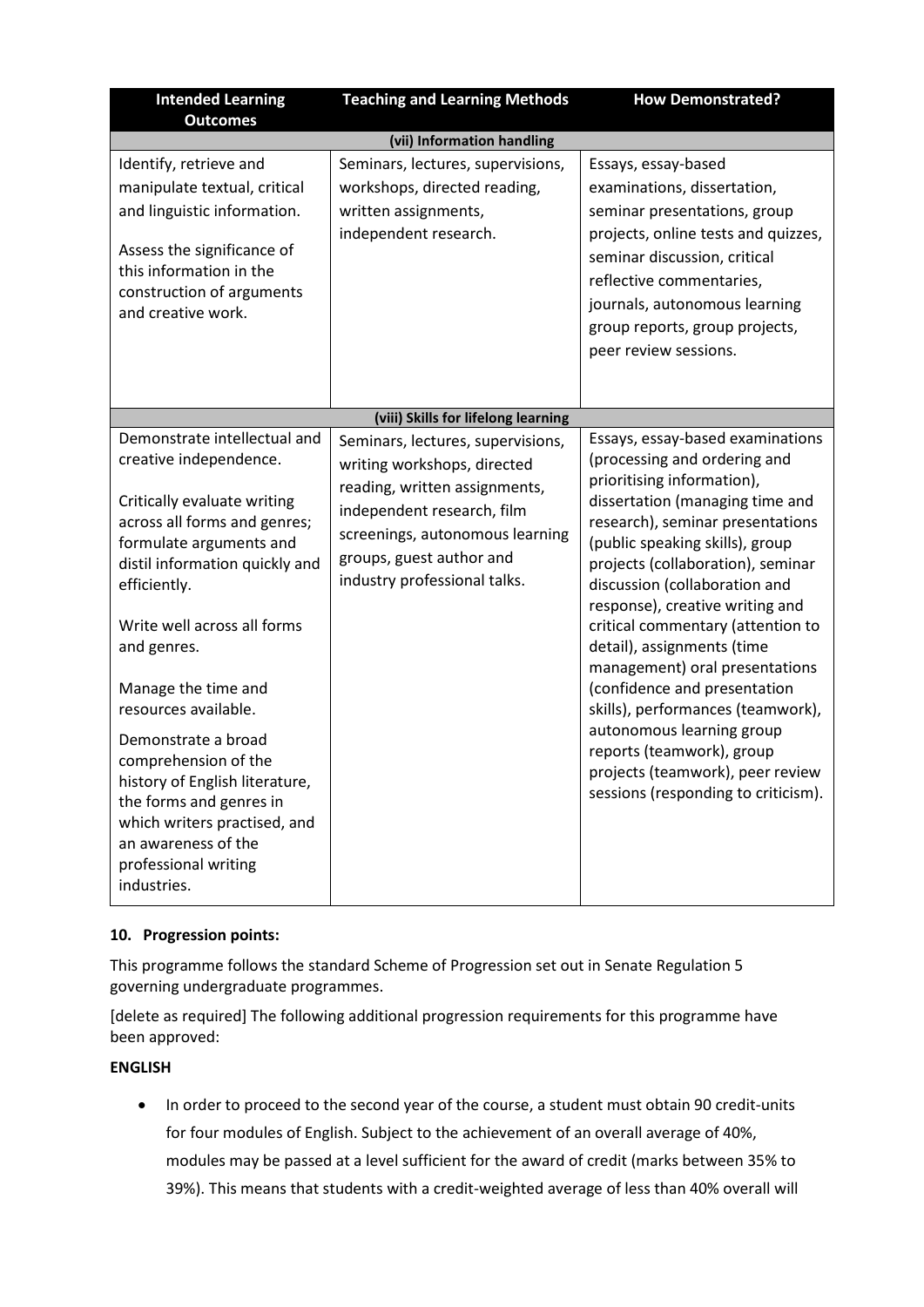be deemed to have failed all modules in which a mark of less than 40% has been obtained; students with a credit-weighted average of 40% or more overall will be deemed to have failed all modules in which a mark of less than 35% has been obtained.

- In order to proceed to the third year of the course a student must obtain 90 credit-units for English. The requirements for obtaining the credit-units for each of the modules taken in English are the same as in the first year.
- In cases where a student has failed to meet a requirement to progress he or she may be required to withdraw from the course.

#### **CREATIVE WRITING**

- In order to proceed to the second year of the course, a student must obtain 30 credit-units for two modules of Creative Writing. Subject to the achievement of an overall average of 40%, modules may be passed at a level sufficient for the award of credit (marks between 35% to 39%). This means that students with a credit-weighted average of less than 40% overall will be deemed to have failed all modules in which a mark of less than 40% has been obtained; students with a credit-weighted average of 40% or more overall will be deemed to have failed all modules in which a mark of less than 35% has been obtained.
- In order to proceed to the third year of the course a student must obtain 30 credit-units for Creative Writing modules. The requirements for obtaining the credit-units for each of the two modules taken in Creative Writing are the same as in the first year.
- In cases where a student has failed to meet a requirement to progress he or she may be required to withdraw from the course.
- Students must take Creative Writing in Year 1 before progression into Year 2.
- In cases where a student has failed to meet a requirement to progress he or she will be required to withdraw from the course.
- The Creative Writing modules progress from introducing specific genres and forms in Year 1, to more thematised and skills-based work in Year 2, to specialisation and optionality in Year 3.

## **11. Scheme of Assessment:**

This programme follows the standard Scheme of Award and Classification set out in Senate Regulation 5 governing undergraduate programmes.

Students will be introduced to a range of assessment techniques including creative work across the forms and genres, critical reflective commentaries, essay-writing, close reading exercises, autonomous learning group reports, essay-based examinations, portfolios and group projects. Assessment techniques used in first year will be developed and deepened in second year, and a range of strategies will be used, including formative writing assignments, essays, essay-based examinations, workshop presentations, peer presentations, seminar presentations, group projects, and seminar discussions. In the final year student may undertake an independently researched dissertation, supported by one- to-one supervision. The emphasis on assessment in the final year will be on independent research and deeper development of key skills and concepts. Assessment will include, as well as essays and creative-critical work, research presentations, group projects,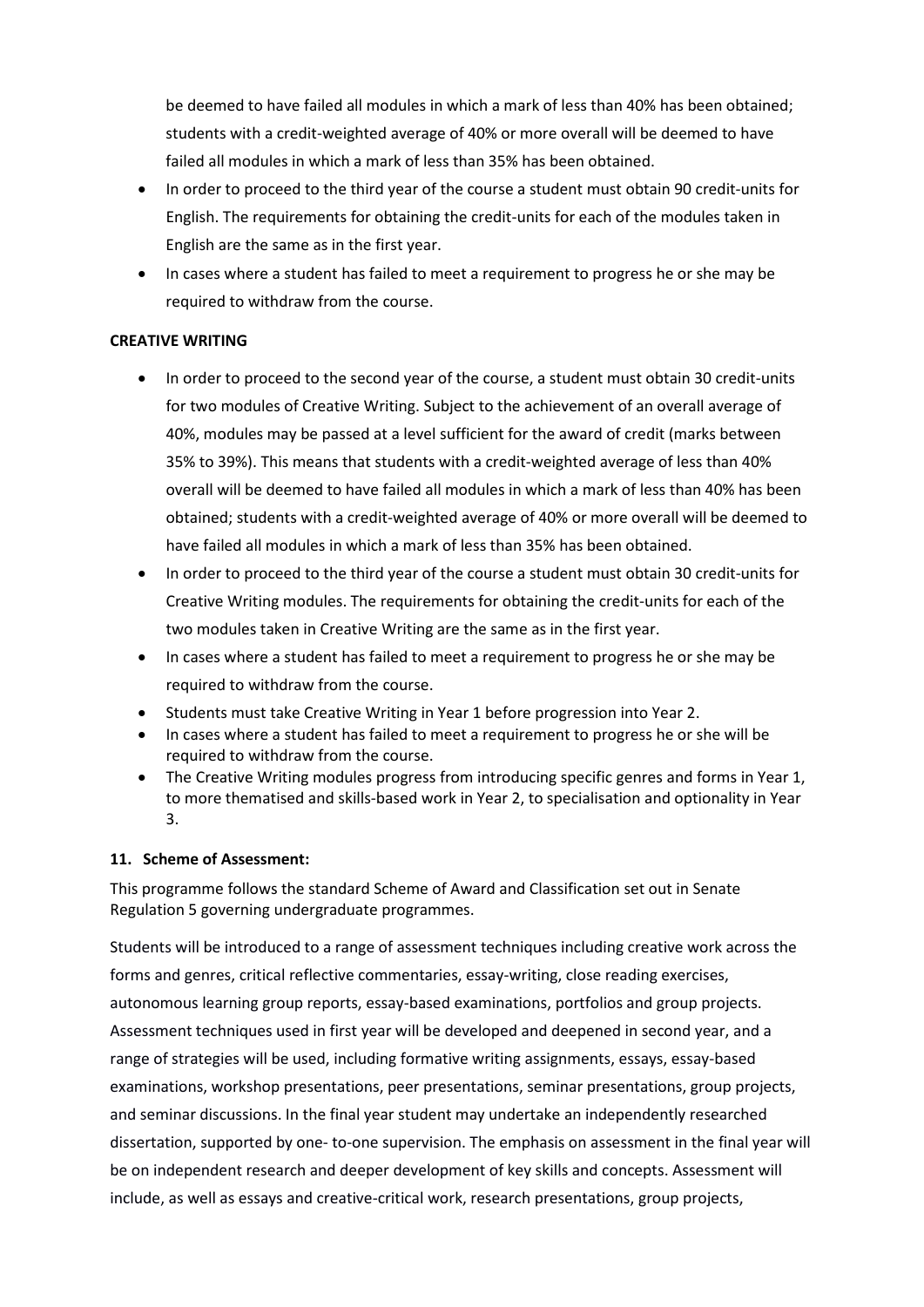supported by seminar discussions and independent research. Each aspect of the programme has been designed to allow students to master an appropriate body of literary, critical and linguistic knowledge and practice. From their first year, they will develop skills in close reading of literary texts in different genres and time periods, creative writing in a variety of forms and genres, and they will be encouraged to explore language and literature in different historical and literary dimensions.

Across the course, they will examine and practise a variety of methodological approaches to the study of English and Creative Writing, and be given the opportunity to explore different aspects of literary history and literary genre and creative practice and knowledge of the creative writing industries.

#### **12. Special features:**

Students may choose at the end of the first year to transfer to the BA English with a Year Abroad course. Transfer will be confirmed only after the successful completion of all the first-year modules.

Field research, guest author and industry professional talks, training in performance, connection to the Centre for New Writing events.

#### **13. Indications of programme quality:**

We are currently 30th in The Complete University Guide 2019. We have consistently strong results in the National Student Survey with ratings of 90% or over since the survey began in 2005, and 91% in 2016. Positive reports of the quality and efficiency of examinations and assessment procedures from External Examiners note, for example, that the School 'has an impressive range of forms of assessment across all three years', 'has good students who are being taught well across the board', and is 'delivering impressive feedback' and marking. In the 2012 Periodic Developmental Review (previously last conducted in 2004), the panel's report on the School was extremely positive: 'Throughout discussions with both staff and students the Panel noted a very collegial and studentcentred approach to all the School's activities. The Panel particularly noted a culture of embedding the assurance of quality and standards into all areas of the School. The enhancement of the student experience was also actively encouraged and fostered. The Panel was impressed with the knowledge of the Chairs of the School's committees and their engagement with managing and enhancing the learning opportunities of students across the provision. The Panel also praised the leadership of the [then] Head of School who actively and knowledgeably oversaw the School's activity. The Panel had confidence in the management of quality assurance and quality enhancement processes in place within the School to assure the quality of the learning opportunities available to students and to comply with both the QAA Codes of Practice and the University Codes of Practice.'

## **14. External Examiner(s) reports**

The details of the External Examiner(s) for this programme and the most recent External Examiners' reports for this programme can be found at [exampapers@Leicester](https://exampapers.le.ac.uk/xmlui/) [log-in required]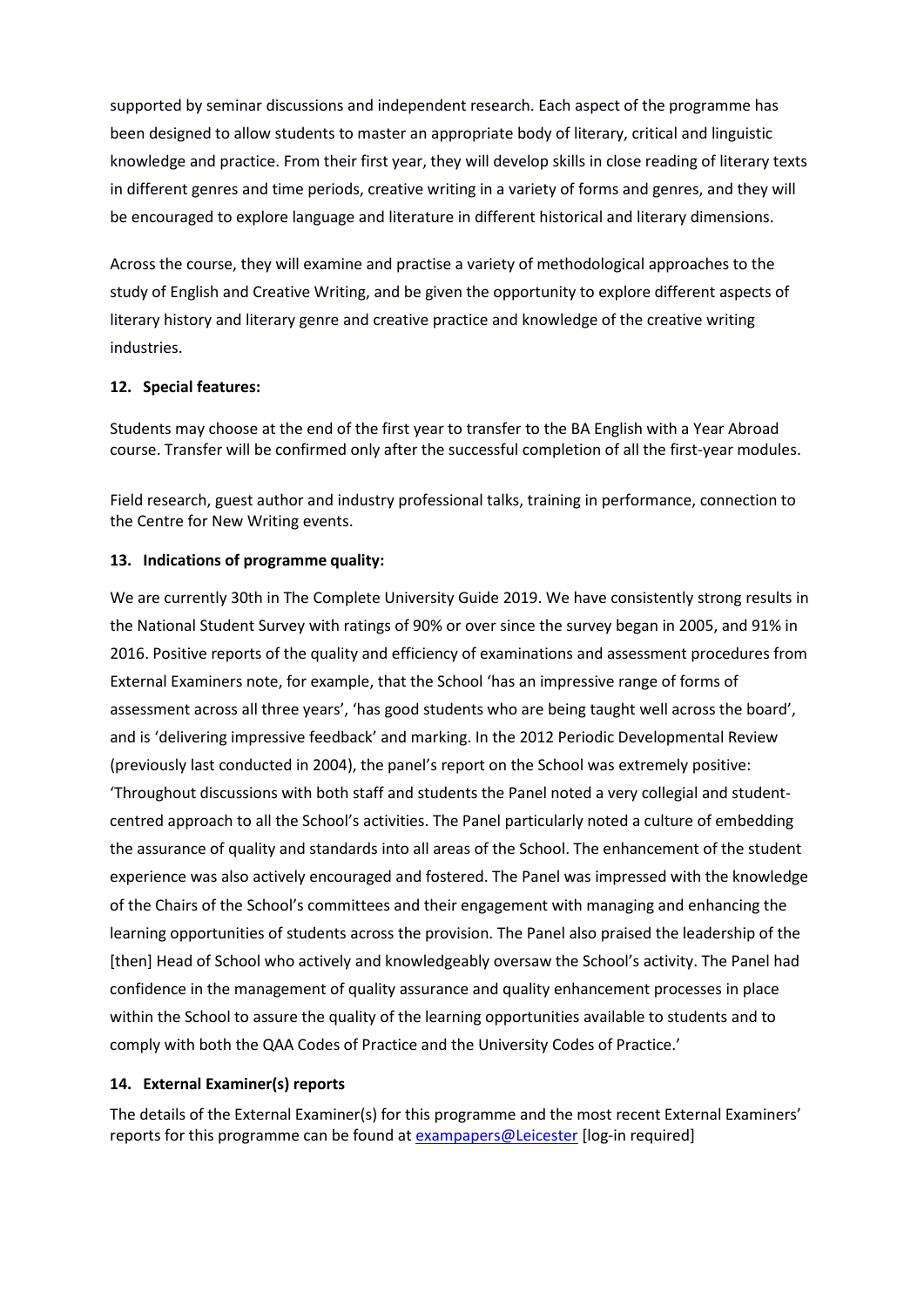# **Appendix 1: Programme structure (programme regulations)**

## **ENGLISH WITH CREATIVE WRITING**

## **FIRST YEAR MODULES**

| <b>SEMESTER 1</b> |                                                       |    |
|-------------------|-------------------------------------------------------|----|
|                   |                                                       |    |
| EN1010            | <b>Reading English</b>                                | 15 |
| EN1020            | The Novel Around the World                            | 30 |
| EN1025            | Introduction to Writing Creatively (Part 1)           | 15 |
|                   |                                                       |    |
| <b>SEMESTER 2</b> |                                                       |    |
|                   |                                                       |    |
| EN1040            | History of the English Language                       | 15 |
| EN1050            | Renaissance Drama: Shakespeare and his Contemporaries | 30 |
| EN1035            | Introduction to Writing Creatively (Part 2)           | 15 |

# **SECOND YEAR MODULES**

|                                                                         | <b>SEMESTER 1</b>                                  |    |  |
|-------------------------------------------------------------------------|----------------------------------------------------|----|--|
| Students must select modules amounting to 60 credits (including EN2070) |                                                    |    |  |
| <b>EN2010</b>                                                           | <b>Chaucer and Medieval Culture</b>                | 30 |  |
| <b>EN2020</b>                                                           | Renaissance Literature                             | 15 |  |
| <b>EN2320</b>                                                           | Renaissance Literature                             | 30 |  |
| EN2030                                                                  | The Beginnings of English Literature               | 15 |  |
| EN2070                                                                  | <b>Using Stories</b>                               | 15 |  |
|                                                                         | <b>SEMESTER 2</b>                                  |    |  |
|                                                                         |                                                    |    |  |
| Students must take modules amounting to 60 credits (including EN2080)   |                                                    |    |  |
| <b>EN2040</b>                                                           | Sin and Redemption in Medieval Literature          | 15 |  |
| EN2050                                                                  | Love Wars: Gender, Writing and Society 1660-1789 A | 15 |  |
| EN2350                                                                  | Love Wars: Gender, Writing and Society 1660-1789 B | 30 |  |
| EN2060                                                                  | Concepts in Criticism                              | 15 |  |
| EN2360                                                                  | Concepts in Criticism                              | 30 |  |
| EN2080                                                                  | <b>Advanced Creative Writing Skills</b>            | 15 |  |